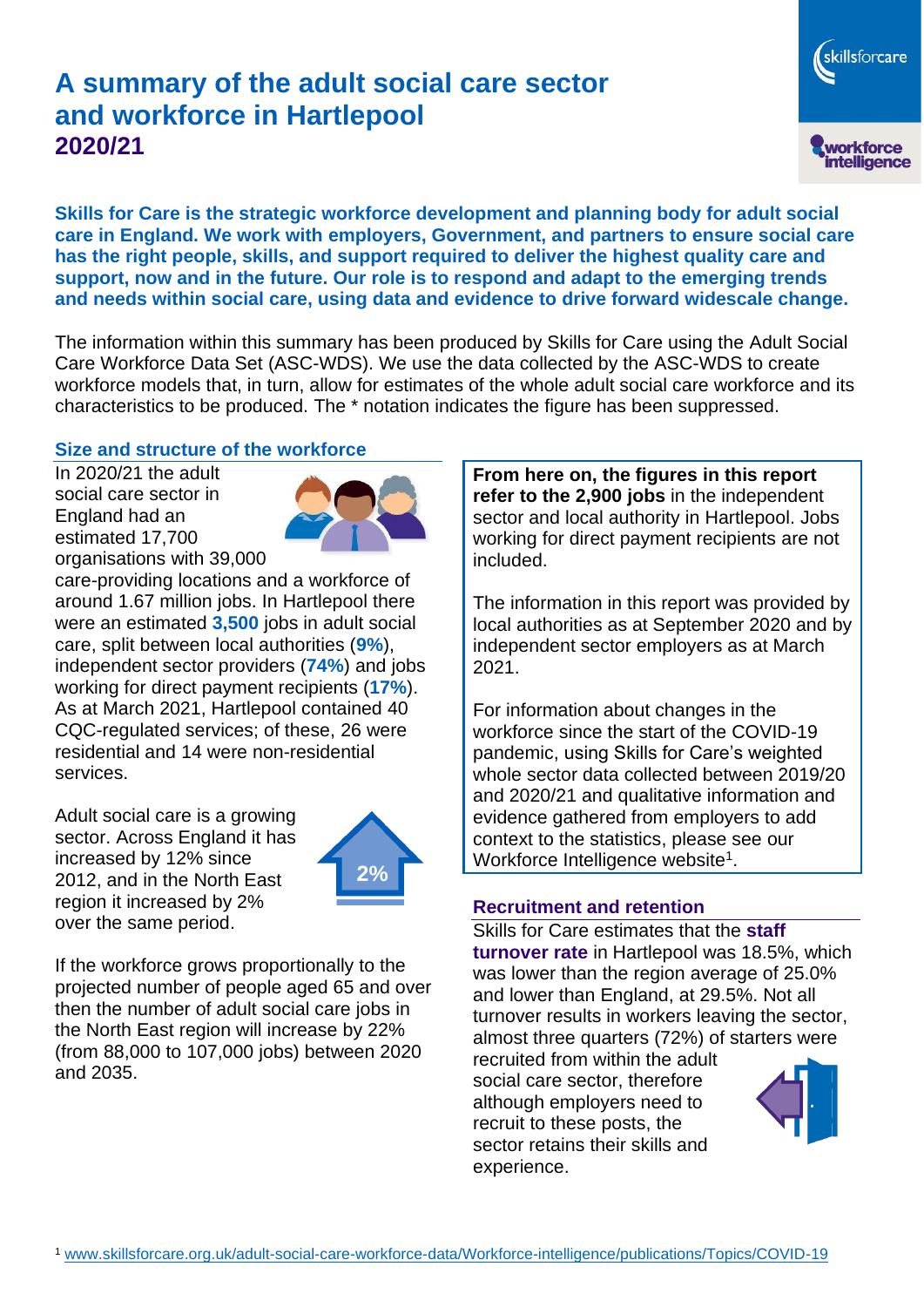Adult social care has an experienced 'core' of workers. Workers in Hartlepool had on average **9.9 years of experience in the sector** and 85% of the workforce had been working in the sector for at least three years.

Using both workforce intelligence evidence and our links with employers and stakeholders across England, we know that recruitment and retention is one of the largest issues faced by employers. We have many resources and tools available to help, for example the 'Values-based recruitment and retention toolkit'<sup>2</sup> and 'Seeing potential: widen your talent pool'. <sup>3</sup> For more information please visit: [www.skillsforcare.org.uk/recruitment-retention](http://www.skillsforcare.org.uk/recruitment-retention)

#### **Employment information**

We estimate Hartlepool had **2,900** adult social care jobs employed in the local authority and independent sectors. These included 225 managerial roles, 125 regulated professionals, 2,100 direct care (including 1,800 care workers), and 425 othernon-care proving roles.

The average number of **sickness days** taken in the last year in Hartlepool was 13.6, (10.2 in North East and 9.5 across England). With an estimated directly employed workforce of 2,800, this would mean employers in Hartlepool lost approximately **38,000 days to sickness in 2020/21**. In England levels of staff sickness have nearly doubled over the course of the pandemic between 2019/20 and 2020/21, in total around 6 million extra days were lost to sickness than in the year before.

Less than a quarter (16%) of the workforce in Hartlepool were on zero-hours contracts. Over half (60%) of the workforce usually worked full-time hours and 40% were part-time.

## **Chart 1. Proportion of workers on zero hours contracts by area**

**England** North East **Hartlepool** 



## **Workforce demographics**

The majority (87%) of the workforce in Hartlepool were female, and the average age was 43.9 years old. Workers aged



24 and under made up 8% of the workforce and workers aged over 55 represented 27%. Given this age profile approximately 750 people will be reaching retirement age in the next 10 years.

Nationality varied by region, in England 83% of the workforce identified as British, while in the North East region this was 96%. An estimated 99% of the workforce in Hartlepool identified as British, 1% identified as of an EU nationality and 1% a non-EU nationality, therefore there was a similar reliance on EU and non-EU workers.

## **Pay**



Table 1 shows the full-time equivalent annual or hourly pay rate of selected job roles in Hartlepool (area), North East (region) and England. All figures

represent the independent sector as at March 2021, except social workers which represent the local authority sector as at September 2020. At the time of analysis, the National Living Wage was £8.72.

#### **Table 1. Average pay rate of selected job roles by area**

|                                 | England | Region  | Area    |
|---------------------------------|---------|---------|---------|
| Full-time equivalent annual pay |         |         |         |
| Social Worker <sup>t</sup>      | £37,100 | £35,000 | £35,800 |
| Registered nurse                | £33,600 | £32,400 | £31,200 |
| Hourly pay                      |         |         |         |
| National Living<br>Wage         | £8.72   | £8.72   | £8.72   |
| Senior care worker              | £10.00  | £9.79   | £9.81   |
| Care worker                     | £9.29   | £9.05   | £9.09   |
| Support and<br>outreach         | £9.53   | £9.36   | £9.25   |

†Local authority social workers only.

Please note that pay varies by sector, with local authority pay generally being higher than independent sector pay.